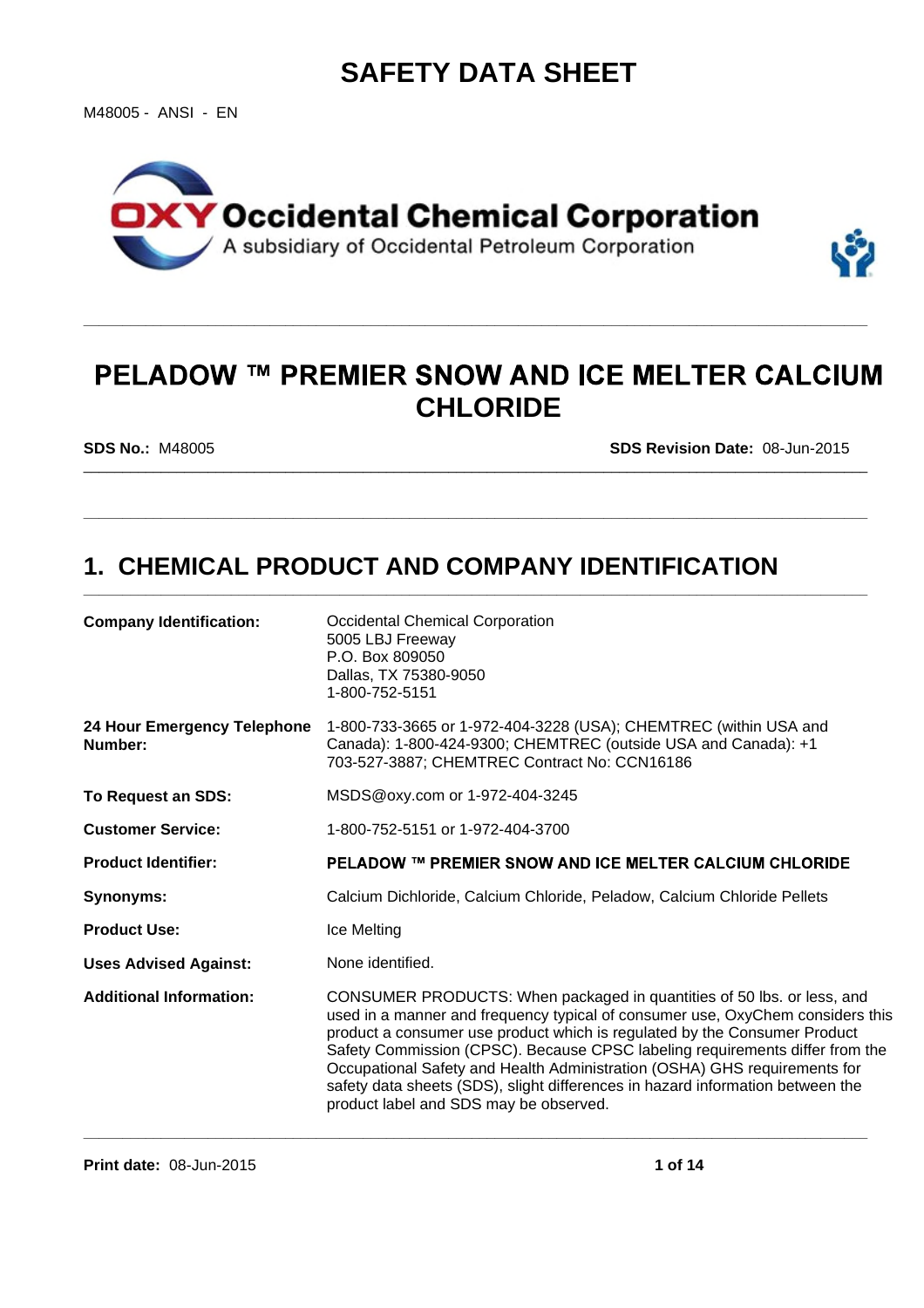**\_\_\_\_\_\_\_\_\_\_\_\_\_\_\_\_\_\_\_\_\_\_\_\_\_\_\_\_\_\_\_\_\_\_\_\_\_\_\_\_\_\_\_\_\_\_\_\_\_\_\_\_\_\_\_\_\_\_\_\_\_\_\_\_\_\_\_\_\_\_\_\_\_\_\_\_\_\_\_\_\_\_\_\_\_\_\_\_\_\_\_\_\_\_\_\_\_\_\_\_\_**

**\_\_\_\_\_\_\_\_\_\_\_\_\_\_\_\_\_\_\_\_\_\_\_\_\_\_\_\_\_\_\_\_\_\_\_\_\_\_\_\_\_\_\_\_\_\_\_\_\_\_\_\_\_\_\_\_\_\_\_\_\_\_\_\_\_\_\_\_\_\_\_\_\_\_\_\_\_\_\_\_\_\_\_\_\_\_\_\_\_\_\_\_\_\_\_\_\_\_\_\_\_**

**\_\_\_\_\_\_\_\_\_\_\_\_\_\_\_\_\_\_\_\_\_\_\_\_\_\_\_\_\_\_\_\_\_\_\_\_\_\_\_\_\_\_\_\_\_\_\_\_\_\_\_\_\_\_\_\_\_\_\_\_\_\_\_\_\_\_\_\_\_\_\_\_\_\_\_\_\_\_\_\_\_\_\_\_\_\_\_\_\_\_\_\_\_\_\_\_\_\_\_\_\_**

**SDS No.:** M48005

**SDS Revision Date:** 08-Jun-2015

# **2. HAZARDS IDENTIFICATION**

**OSHA REGULATORY STATUS:** This material is considered hazardous by the OSHA Hazard Communication Standard (29 CFR 1910.1200).

**\*\*\*\*\*\*\*\*\*\*\*\*\*\*\*\*\*\*\*\*\*\*\*\*\*\*\*\*\*\*\*\*\*\*\*\*\*\*\*\*\*\*\*\*\*\*\*\*\*\*\*\*\*\*\*\*\*\*\*\*\*\*\*\*\*\*\*\*\*\*\*\*\*\*\*\*\*\*\*\*\*\*\*\*\*\*\*\*\*\*\*\*\*\*\*\*\*\*\*\*\*\*\*\*\*\*\*\*\*\*\*\*\*\*\*\*\*\*\*\*\*\*\*\*\*\*\*\*\*\***

### **EMERGENCY OVERVIEW:**

**Color:** White Appearance: Pellets **Odor:** Odorless

**Signal Word: WARNING**

**MAJOR HEALTH HAZARDS:** CAUSES EYE AND SKIN IRRITATION. HARMFUL IF SWALLOWED.

**PHYSICAL HAZARDS:** Heat is generated when mixed with water or aqueous acid solutions.

**PRECAUTIONARY STATEMENTS:** Wash thoroughly after handling.

**\*\*\*\*\*\*\*\*\*\*\*\*\*\*\*\*\*\*\*\*\*\*\*\*\*\*\*\*\*\*\*\*\*\*\*\*\*\*\*\*\*\*\*\*\*\*\*\*\*\*\*\*\*\*\*\*\*\*\*\*\*\*\*\*\*\*\*\*\*\*\*\*\*\*\*\*\*\*\*\*\*\*\*\*\*\*\*\*\*\*\*\*\*\*\*\*\*\*\*\*\*\*\*\*\*\*\*\*\*\*\*\*\*\*\*\*\*\*\*\*\*\*\*\*\*\*\*\*\*\* \_\_\_\_\_\_\_\_\_\_\_\_\_\_\_\_\_\_\_\_\_\_\_\_\_\_\_\_\_\_\_\_\_\_\_\_\_\_\_\_\_\_\_\_\_\_\_\_\_\_\_\_\_\_\_\_\_\_\_\_\_\_\_\_\_\_\_\_\_\_\_\_\_\_\_\_\_\_\_\_\_\_\_\_\_\_\_\_\_\_\_\_\_\_\_\_\_\_\_\_\_**

# **GHS CLASSIFICATION:**

|                                                     | GHS: CONTACT HAZARD - SKIN: Category 2 - Causes skin irritation.                                                          |
|-----------------------------------------------------|---------------------------------------------------------------------------------------------------------------------------|
|                                                     | GHS: CONTACT HAZARD - EYE: Category 2B - Causes eye irritation                                                            |
| <b>GHS: ACUTE TOXICITY -</b><br><b>IINHALATION:</b> | No data available. Not classified.                                                                                        |
|                                                     | GHS: ACUTE TOXICITY - ORAL: Category 4 - Harmful if swallowed.                                                            |
| <b>GHS: ACUTE TOXICITY -</b><br>DERMAL:             | Not classified as acutely toxic for dermal exposure.                                                                      |
| GHS: CARCINOGENICITY:                               | Not classified as a carcinogen per GHS criteria. This product is not classified as a<br>carcinogen by NTP, IARC, or OSHA. |

**UNKNOWN ACUTE TOXICITY:** A percentage of this product consists of ingredient(s) of unknown acute toxicity. **Unknown Acute Dermal Toxicity:**

**\_\_\_\_\_\_\_\_\_\_\_\_\_\_\_\_\_\_\_\_\_\_\_\_\_\_\_\_\_\_\_\_\_\_\_\_\_\_\_\_\_\_\_\_\_\_\_\_\_\_\_\_\_\_\_\_\_\_\_\_\_\_\_\_\_\_\_\_\_\_\_\_\_\_\_\_\_\_\_\_\_\_\_\_\_\_\_\_\_\_\_\_\_\_\_\_\_\_\_\_\_**

3% of this product consists of ingredient(s) of unknown acute dermal toxicity.

**GHS SYMBOL:** Exclamation mark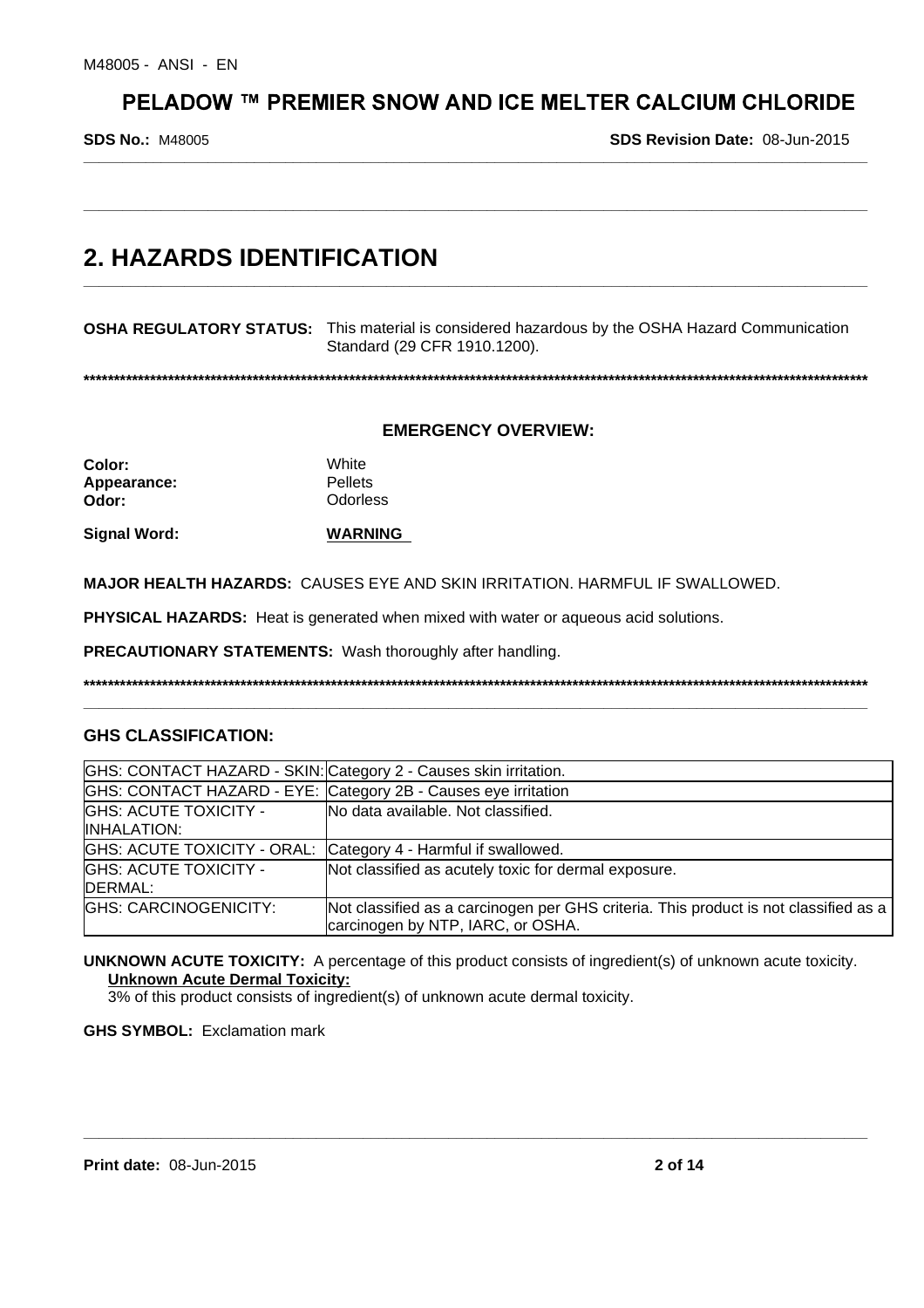**\_\_\_\_\_\_\_\_\_\_\_\_\_\_\_\_\_\_\_\_\_\_\_\_\_\_\_\_\_\_\_\_\_\_\_\_\_\_\_\_\_\_\_\_\_\_\_\_\_\_\_\_\_\_\_\_\_\_\_\_\_\_\_\_\_\_\_\_\_\_\_\_\_\_\_\_\_\_\_\_\_\_\_\_\_\_\_\_\_\_\_\_\_\_\_\_\_\_\_\_\_**

**SDS No.:** M48005

**SDS Revision Date:** 08-Jun-2015



# **GHS SIGNAL WORD: WARNING**

### **GHS HAZARD STATEMENTS:**

### **GHS - Health Hazard Statement(s)**

Causes skin irritation Causes eye irritation Harmful if swallowed

# **GHS - Precautionary Statement(s) - Prevention**

Wear eye and face protection Wear protective gloves Wash thoroughly after handling Do not eat, drink or smoke when using this product

# **GHS - Precautionary Statement(s) - Response**

IF IN EYES: Rinse cautiously with water for several minutes. Remove contact lenses, if present and easy to do. Continue rinsing If eye irritation persists: Get medical advice/attention IF ON SKIN: Wash with plenty of water Take off contaminated clothing and wash it before reuse If skin irritation occurs: Get medical advice/attention IF SWALLOWED: Call a POISON CENTER or doctor/physician if you feel unwell Rinse mouth Specific treatment (see First Aid information on product label and/or Section 4 of the SDS)

### **GHS - Precautionary Statement(s) - Storage**

There are no Precautionary-Storage phrases assigned

### **GHS - Precautionary Statement(s) - Disposal**

Dispose of contents and container in accordance with applicable local, regional, national, and/or international regulations.

**\_\_\_\_\_\_\_\_\_\_\_\_\_\_\_\_\_\_\_\_\_\_\_\_\_\_\_\_\_\_\_\_\_\_\_\_\_\_\_\_\_\_\_\_\_\_\_\_\_\_\_\_\_\_\_\_\_\_\_\_\_\_\_\_\_\_\_\_\_\_\_\_\_\_\_\_\_\_\_\_\_\_\_\_\_\_\_\_\_\_\_\_\_\_\_\_\_\_\_\_\_**

**\_\_\_\_\_\_\_\_\_\_\_\_\_\_\_\_\_\_\_\_\_\_\_\_\_\_\_\_\_\_\_\_\_\_\_\_\_\_\_\_\_\_\_\_\_\_\_\_\_\_\_\_\_\_\_\_\_\_\_\_\_\_\_\_\_\_\_\_\_\_\_\_\_\_\_\_\_\_\_\_\_\_\_\_\_\_\_\_\_\_\_\_\_\_\_\_\_\_\_\_\_**

**\_\_\_\_\_\_\_\_\_\_\_\_\_\_\_\_\_\_\_\_\_\_\_\_\_\_\_\_\_\_\_\_\_\_\_\_\_\_\_\_\_\_\_\_\_\_\_\_\_\_\_\_\_\_\_\_\_\_\_\_\_\_\_\_\_\_\_\_\_\_\_\_\_\_\_\_\_\_\_\_\_\_\_\_\_\_\_\_\_\_\_\_\_\_\_\_\_\_\_\_\_**

#### **Hazards Not Otherwise Classified (HNOC)** None Known

# **See Section 11: TOXICOLOGICAL INFORMATION**

# **3. COMPOSITION/INFORMATION ON INGREDIENTS**

**Synonyms:** Calcium Dichloride, Calcium Chloride, Peladow, Calcium Chloride Pellets

**Print date:** 08-Jun-2015 **3 of 14**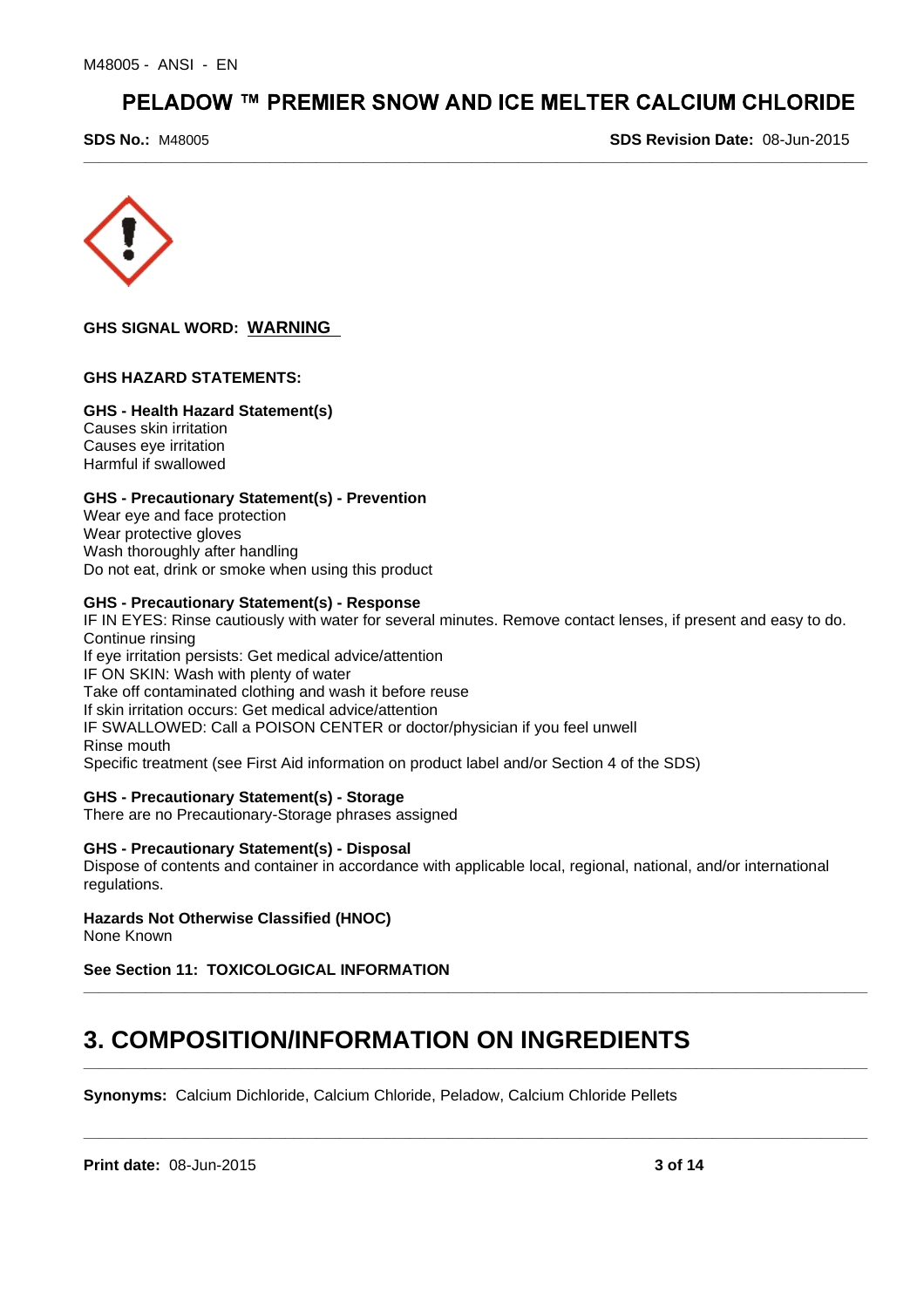**\_\_\_\_\_\_\_\_\_\_\_\_\_\_\_\_\_\_\_\_\_\_\_\_\_\_\_\_\_\_\_\_\_\_\_\_\_\_\_\_\_\_\_\_\_\_\_\_\_\_\_\_\_\_\_\_\_\_\_\_\_\_\_\_\_\_\_\_\_\_\_\_\_\_\_\_\_\_\_\_\_\_\_\_\_\_\_\_\_\_\_\_\_\_\_\_\_\_\_\_\_**

**SDS No.:** M48005

**SDS Revision Date:** 08-Jun-2015

| <b>Component</b>   | Percent [%] | <b>CAS Number</b> |
|--------------------|-------------|-------------------|
| Calcium chloride   | $> 90 - 92$ | 10043-52-4        |
| Water              | $> 4 - 6$   | 7732-18-5         |
| Potassium Chloride | $> 2 - 3$   | 7447-40-7         |
| Sodium Chloride    | $>1 - < 2$  | 7647-14-5         |

**Notes:** *Potassium chloride and sodium chloride are impurities from the naturally-occurring source material, brine solution.*

**\_\_\_\_\_\_\_\_\_\_\_\_\_\_\_\_\_\_\_\_\_\_\_\_\_\_\_\_\_\_\_\_\_\_\_\_\_\_\_\_\_\_\_\_\_\_\_\_\_\_\_\_\_\_\_\_\_\_\_\_\_\_\_\_\_\_\_\_\_\_\_\_\_\_\_\_\_\_\_\_\_\_\_\_\_\_\_\_\_\_\_\_\_\_\_\_\_\_\_\_\_**

**\_\_\_\_\_\_\_\_\_\_\_\_\_\_\_\_\_\_\_\_\_\_\_\_\_\_\_\_\_\_\_\_\_\_\_\_\_\_\_\_\_\_\_\_\_\_\_\_\_\_\_\_\_\_\_\_\_\_\_\_\_\_\_\_\_\_\_\_\_\_\_\_\_\_\_\_\_\_\_\_\_\_\_\_\_\_\_\_\_\_\_\_\_\_\_\_\_\_\_\_\_**

# **4. FIRST AID MEASURES**

**INHALATION:** If inhalation of dust occurs and adverse effects result, remove to uncontaminated area. Call a POISON CENTER or doctor/physician if you feel unwell.

**SKIN CONTACT:** If on skin, wash with plenty of water. If skin irritation occurs: Get medical advice/ attention. Take off contaminated clothing and wash before reuse. SPECIFIC TREATMENT: Wash with lots of water.

**EYE CONTACT:** If in eyes, rinse cautiously with water for several minutes. Remove contact lenses, if present and easy to do. Continue rinsing. If irritation occurs, get medical advice/attention.

**INGESTION:** If swallowed, rinse mouth. Contact a poison center or doctor/physician if you feel unwell.

# **Most Important Symptoms/Effects (Acute and Delayed)** :.

### **Acute Symptoms/Effects:** Listed below.

**Inhalation (Breathing):** Inhaling dust may cause irritation to upper respiratory tract (nose and throat). **Skin:** Skin Irritation. Direct abrasion of skin from solid, erythema and burn from reaction with water. Prolonged contact and occlusion may cause more severe symptoms. Damage is localized to contact areas. **Eye:** Eye Irritation. Direct abrasion of cornea from solid, erythema and burn from reaction with water, conjunctival

swelling and cornea opacification from hypertonic solution and heat.

**Ingestion (Swallowing):** Consumption of solids or hypertonic solutions causes nausea, vomiting, and increased thirst.

# **Delayed Symptoms/Effects:**

- Chronic exposures to skin and mucus membranes that cause irritation may cause a chronic dermatitis or mucosal membrane problem

# **Interaction with Other Chemicals Which Enhance Toxicity:** None known.

**Medical Conditions Aggravated by Exposure:** Any skin condition that disrupts the skin, such as abrasions, cuts, psoriasis, fungal infections, etc. Any upper respiratory conditions that compromise mucosa can increase local damage from dust contact. Any eye condition that compromises tear production, conjunctiva, or normal corneal homeostasis.

**Protection of First-Aiders:** At minimum, treating personnel should utilize PPE sufficient for prevention of bloodborne pathogen transmission. If potential for exposure exists refer to Section 8 for specific personal protective equipment.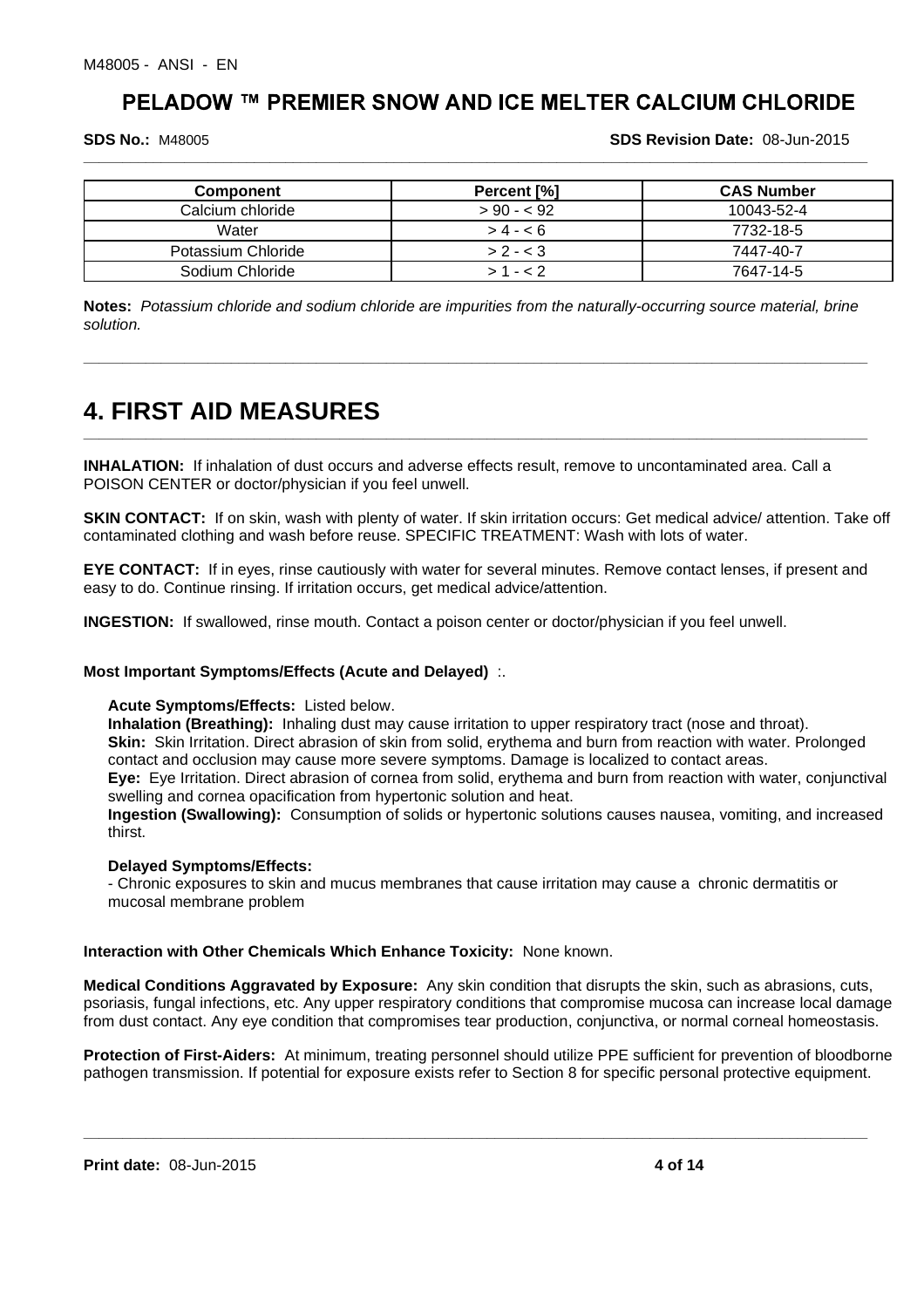**SDS No.:** M48005

**SDS Revision Date:** 08-Jun-2015

**Notes to Physician:** Due to irritant properties, resulting from heat created as solid material dissolves in water, swallowing may result in burns/ulceration of mucus membranes. If burn is present, treat as any thermal burn, after decontamination. No specific antidote. Treatment of exposure should be directed at the control of symptoms and the clinical condition of the patient.

**\_\_\_\_\_\_\_\_\_\_\_\_\_\_\_\_\_\_\_\_\_\_\_\_\_\_\_\_\_\_\_\_\_\_\_\_\_\_\_\_\_\_\_\_\_\_\_\_\_\_\_\_\_\_\_\_\_\_\_\_\_\_\_\_\_\_\_\_\_\_\_\_\_\_\_\_\_\_\_\_\_\_\_\_\_\_\_\_\_\_\_\_\_\_\_\_\_\_\_\_\_**

**\_\_\_\_\_\_\_\_\_\_\_\_\_\_\_\_\_\_\_\_\_\_\_\_\_\_\_\_\_\_\_\_\_\_\_\_\_\_\_\_\_\_\_\_\_\_\_\_\_\_\_\_\_\_\_\_\_\_\_\_\_\_\_\_\_\_\_\_\_\_\_\_\_\_\_\_\_\_\_\_\_\_\_\_\_\_\_\_\_\_\_\_\_\_\_\_\_\_\_\_\_**

**\_\_\_\_\_\_\_\_\_\_\_\_\_\_\_\_\_\_\_\_\_\_\_\_\_\_\_\_\_\_\_\_\_\_\_\_\_\_\_\_\_\_\_\_\_\_\_\_\_\_\_\_\_\_\_\_\_\_\_\_\_\_\_\_\_\_\_\_\_\_\_\_\_\_\_\_\_\_\_\_\_\_\_\_\_\_\_\_\_\_\_\_\_\_\_\_\_\_\_\_\_**

# **5. FIRE-FIGHTING MEASURES**

**Fire Hazard:** This material does not burn.

**Extinguishing Media:** Use extinguishing agents appropriate for surrounding fire.

**Fire Fighting:** Keep unnecessary people away, isolate hazard area and deny entry. This material does not burn. Fight fire for other material that is burning. Water should be applied in large quantities as fine spray. Wear NIOSH approved positive-pressure self-contained breathing apparatus operated in pressure demand mode. Wear protective fire fighting clothing (includes fire fighting helmet, coat, trousers, boots, and gloves). Avoid contact with this material during fire fighting operations. If contact is likely, change to full chemical resistant fire fighting clothing with self-contained breathing apparatus. If this is not available, wear full chemical resistant clothing with self-contained breathing apparatus and fight fire from a remote location. For protective equipment in post-fire or non-fire clean-up situations, refer to the relevant sections.

| <b>Hazardous Combustion</b><br><b>Products:</b> | Formed under fire conditions: hydrogen chloride gas, calcium oxide |
|-------------------------------------------------|--------------------------------------------------------------------|
| <b>Sensitivity to Mechanical</b><br>Impact:     | Not sensitive.                                                     |
| <b>Sensitivity to Static Discharge:</b>         | Not sensitive.                                                     |
| Lower Flammability Level (air):                 | Not applicable                                                     |
| Upper Flammability Level (air):                 | Not applicable                                                     |
| <b>Flash point:</b>                             | Not applicable                                                     |
| <b>Auto-ignition Temperature:</b>               | Not applicable                                                     |

# **6. ACCIDENTAL RELEASE MEASURES**

#### **Personal Precautions:**

Isolate area. Keep unnecessary and unprotected personnel from entering the area. Spilled material may cause a slipping hazard on some surfaces. Use appropriate safety equipment. For additional information, refer to Section 8, Exposure Controls and Personal Protection. Refer to Section 7, Handling, for additional precautionary measures.

**\_\_\_\_\_\_\_\_\_\_\_\_\_\_\_\_\_\_\_\_\_\_\_\_\_\_\_\_\_\_\_\_\_\_\_\_\_\_\_\_\_\_\_\_\_\_\_\_\_\_\_\_\_\_\_\_\_\_\_\_\_\_\_\_\_\_\_\_\_\_\_\_\_\_\_\_\_\_\_\_\_\_\_\_\_\_\_\_\_\_\_\_\_\_\_\_\_\_\_\_\_**

**\_\_\_\_\_\_\_\_\_\_\_\_\_\_\_\_\_\_\_\_\_\_\_\_\_\_\_\_\_\_\_\_\_\_\_\_\_\_\_\_\_\_\_\_\_\_\_\_\_\_\_\_\_\_\_\_\_\_\_\_\_\_\_\_\_\_\_\_\_\_\_\_\_\_\_\_\_\_\_\_\_\_\_\_\_\_\_\_\_\_\_\_\_\_\_\_\_\_\_\_\_**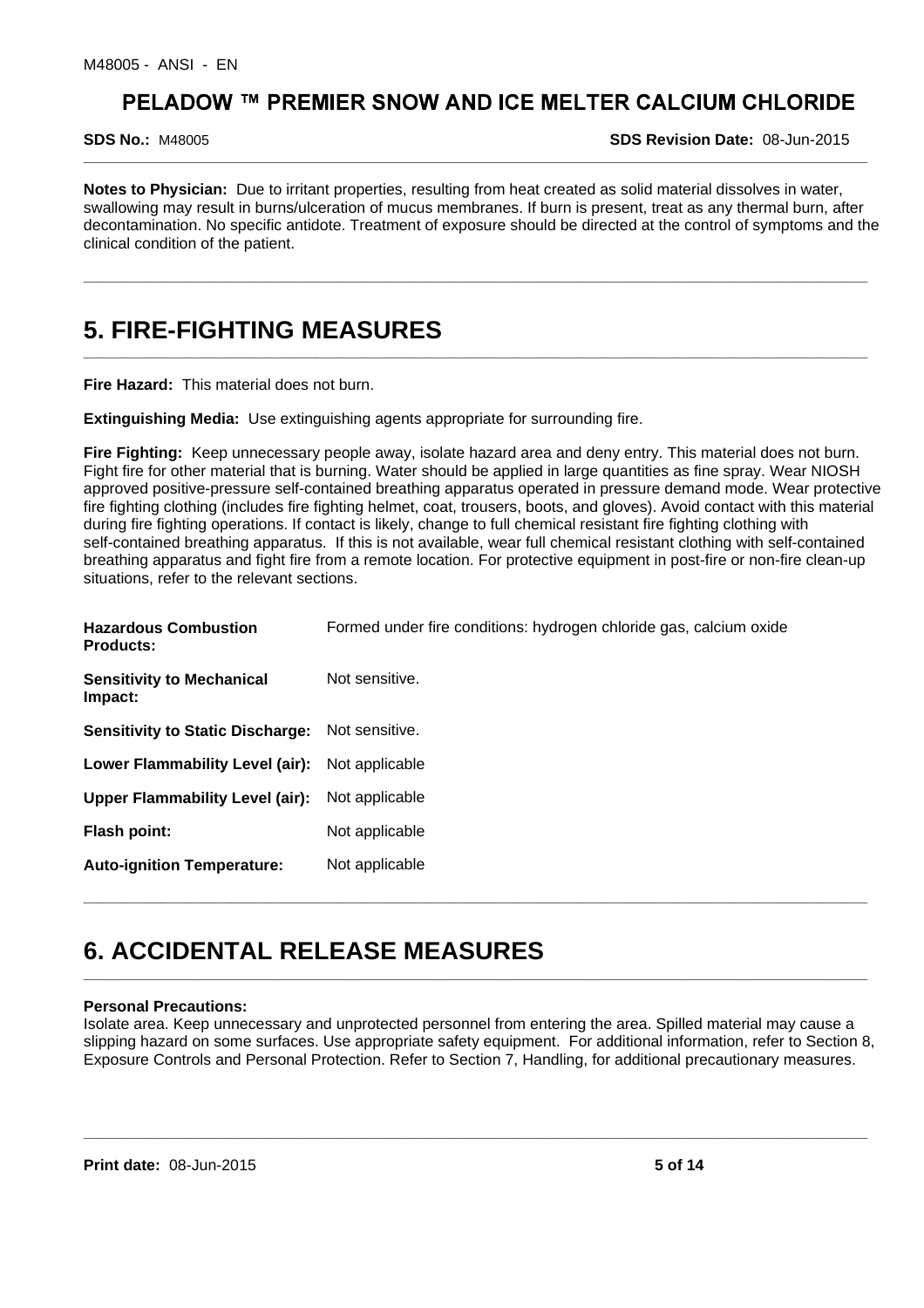#### **SDS No.:** M48005

**SDS Revision Date:** 08-Jun-2015

# **Methods and Materials for Containment and Cleaning Up:**

Small and large spills: Contain spilled material if possible. Collect in suitable and properly labeled containers. Flush residue with plenty of water. See Section 13, Disposal considerations, for additional information.

**\_\_\_\_\_\_\_\_\_\_\_\_\_\_\_\_\_\_\_\_\_\_\_\_\_\_\_\_\_\_\_\_\_\_\_\_\_\_\_\_\_\_\_\_\_\_\_\_\_\_\_\_\_\_\_\_\_\_\_\_\_\_\_\_\_\_\_\_\_\_\_\_\_\_\_\_\_\_\_\_\_\_\_\_\_\_\_\_\_\_\_\_\_\_\_\_\_\_\_\_\_**

**\_\_\_\_\_\_\_\_\_\_\_\_\_\_\_\_\_\_\_\_\_\_\_\_\_\_\_\_\_\_\_\_\_\_\_\_\_\_\_\_\_\_\_\_\_\_\_\_\_\_\_\_\_\_\_\_\_\_\_\_\_\_\_\_\_\_\_\_\_\_\_\_\_\_\_\_\_\_\_\_\_\_\_\_\_\_\_\_\_\_\_\_\_\_\_\_\_\_\_\_\_**

**\_\_\_\_\_\_\_\_\_\_\_\_\_\_\_\_\_\_\_\_\_\_\_\_\_\_\_\_\_\_\_\_\_\_\_\_\_\_\_\_\_\_\_\_\_\_\_\_\_\_\_\_\_\_\_\_\_\_\_\_\_\_\_\_\_\_\_\_\_\_\_\_\_\_\_\_\_\_\_\_\_\_\_\_\_\_\_\_\_\_\_\_\_\_\_\_\_\_\_\_\_**

#### **Environmental Precautions:**

Prevent large spills from entering into soil, ditches, sewers, waterways and/or groundwater. See Section 12, Ecological Information.

# **7. HANDLING AND STORAGE**

### **Precautions for Safe Handling:**

Heat developed during diluting or dissolving is very high. Use cool water when diluting or dissolving (temperature less than 80°F, 27°C). Avoid contact with eyes, skin, and clothing. Do not swallow. Wash thoroughly after handling. See Section 8: EXPOSURE CONTROLS AND PERSONAL PROTECTION.

### **Safe Storage Conditions:**

Store in a dry place. Protect from atmospheric moisture. Keep container tightly closed. Keep separated from incompatible substances (see below or Section 10 of the Safety Data Sheet).

#### **Incompatibilities/ Materials to Avoid:**

Heat is generated when mixed with water or aqueous acids. Spattering and boiling can occur. Avoid contact with: bromide trifluoride, 2-furan percarboxylic acid because calcium chloride is incompatible with those substances. Contact with zinc forms flammable hydrogen gas, which can be explosive. Catalyzes exothermic polymerization of methyl vinyl ether. Attacks metals in the presence of moisture, and may release flammable hydrogen gas. Reaction of bromide impurity with oxidizing materials may generate trace levels of impurities such as bromates

**\_\_\_\_\_\_\_\_\_\_\_\_\_\_\_\_\_\_\_\_\_\_\_\_\_\_\_\_\_\_\_\_\_\_\_\_\_\_\_\_\_\_\_\_\_\_\_\_\_\_\_\_\_\_\_\_\_\_\_\_\_\_\_\_\_\_\_\_\_\_\_\_\_\_\_\_\_\_\_\_\_\_\_\_\_\_\_\_\_\_\_\_\_\_\_\_\_\_\_\_\_**

# **8. EXPOSURE CONTROLS / PERSONAL PROTECTION \_\_\_\_\_\_\_\_\_\_\_\_\_\_\_\_\_\_\_\_\_\_\_\_\_\_\_\_\_\_\_\_\_\_\_\_\_\_\_\_\_\_\_\_\_\_\_\_\_\_\_\_\_\_\_\_\_\_\_\_\_\_\_\_\_\_\_\_\_\_\_\_\_\_\_\_\_\_\_\_\_\_\_\_\_\_\_\_\_\_\_\_\_\_\_\_\_\_\_\_\_**

**Regulatory Exposure Limit(s):** Listed below for the product components that have regulatory occupational exposure limits (OEL's) established.

| Component                                   | <b>OSHA Final PEL</b><br>TWA                                     | <b>OSHA Final PEL</b><br><b>STEL</b> | <b>OSHA Final PELCeiling</b> |
|---------------------------------------------|------------------------------------------------------------------|--------------------------------------|------------------------------|
| Particles Not Otherwise Regulated<br>(PNOR) | 15 mg/m <sup>3</sup> (Total)<br>5 mg/m <sup>3</sup> (Respirable) | -----                                | -----                        |
| 00-00-001                                   |                                                                  |                                      |                              |

OEL: Occupational Exposure Limit; OSHA: United States Occupational Safety and Health Administration; PEL: Permissible Exposure Limit: TWA: Time Weighted Average: STEL: Short Term Exposure Limit

**NON-REGULATORY EXPOSURE LIMIT(S):** Listed below for the product components that have advisory (non-regulatory) occupational exposure limits (OEL's) established.

| 111011 10001010177 | <u>ooddodigiidii capoodi c ilitiito to EE of coldigiioitod.</u> |              |              |              |           |                    |                |
|--------------------|-----------------------------------------------------------------|--------------|--------------|--------------|-----------|--------------------|----------------|
| Component          | <b>CAS</b>                                                      | <b>ACGIH</b> | <b>ACGIH</b> | <b>ACGIH</b> |           | OSHA TWA OSHA STEL | <b>OSHA</b>    |
|                    | <b>Number</b>                                                   | TWA          | STEL         | Ceilina      | (Vacated) | (Vacated)          | <b>Ceiling</b> |
|                    |                                                                 |              |              |              |           |                    | (Vacated)      |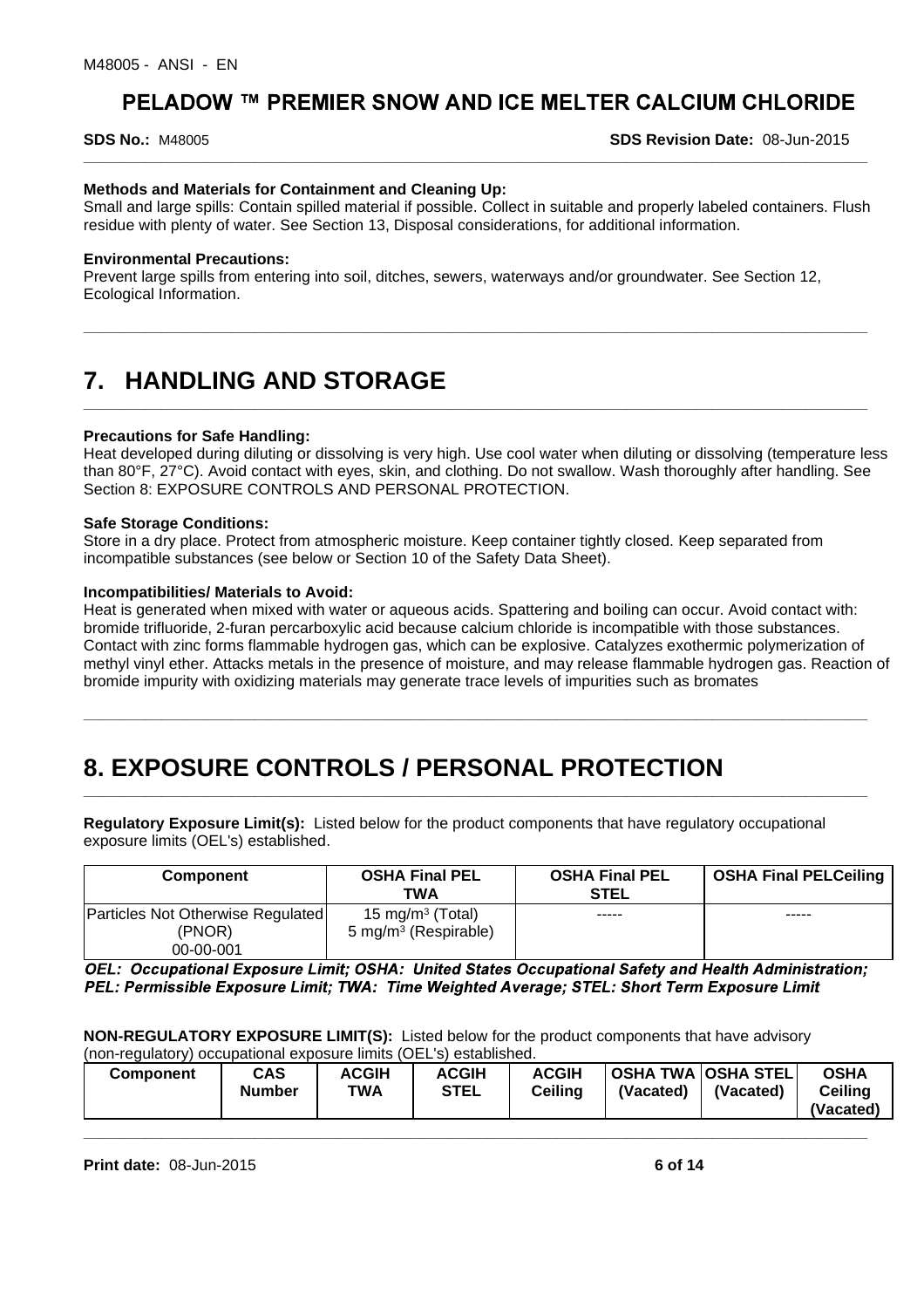#### **SDS No.:** M48005

**SDS Revision Date:** 08-Jun-2015

| <b>Particulates Not</b> | Not Assigned | $10 \text{ ma/m}^3$ | ----- | ----- | ----- | ----- | ----- |
|-------------------------|--------------|---------------------|-------|-------|-------|-------|-------|
| Otherwise               |              | (Inhalable)         |       |       |       |       |       |
| Specified (PNOS)        |              | ma/m <sup>3</sup>   |       |       |       |       |       |
|                         |              | (Respirable)        |       |       |       |       |       |

**\_\_\_\_\_\_\_\_\_\_\_\_\_\_\_\_\_\_\_\_\_\_\_\_\_\_\_\_\_\_\_\_\_\_\_\_\_\_\_\_\_\_\_\_\_\_\_\_\_\_\_\_\_\_\_\_\_\_\_\_\_\_\_\_\_\_\_\_\_\_\_\_\_\_\_\_\_\_\_\_\_\_\_\_\_\_\_\_\_\_\_\_\_\_\_\_\_\_\_\_\_**

The Non-Regulatory United States Occupational Safety and Health Administration (OSHA) limits, if shown, are the Vacated 1989 PEL's (vacated by 58 FR 35338, June 30, 1993).

- The American Conference of Governmental Industrial Hygienists (ACGIH) is a voluntary organization of professional industrial hygiene personnel in government or educational institutions in the United States. The ACGIH develops and publishes recommended occupational exposure limits each year called Threshold Limit Values (TLVs) for hundreds of chemicals, physical agents, and biological exposure indices.

**Additional Advice:** Ingestion: Use good personal hygiene. Do not consume or store food in the work area. Wash hands before smoking or eating.

**ENGINEERING CONTROLS:** Use local exhaust ventilation, or other engineering controls to maintain airborne levels below exposure limit requirements or guidelines. If there are no applicable exposure limit requirements or guidelines, general ventilation should be sufficient for most operations. Local exhaust ventilation may be necessary for some operations.

# **PERSONAL PROTECTIVE EQUIPMENT:**

**Eye Protection:** Wear safety glasses with side-shields. For dusty operations or when handling solutions of the material, wear chemical goggles.

**Skin and Body Protection: Wear clean, body-covering clothing.** 

**Hand Protection:** Use gloves chemically resistant to this material. If hands are cut or scratched, use gloves chemically resistant to this material even for brief exposures. Examples of preferred glove barrier materials include: Neoprene, Polyvinyl chloride ("PVC" or "vinyl"), Nitrile/butadiene rubber ("nitrile" or "NBR"). NOTICE: The selection of a specific glove for a particular application and duration of use in a workplace should also take into account all relevant workplace factors such as, but not limited to: Other chemicals which may be handled, physical requirements (cut/puncture protection, dexterity, thermal protection), potential body reactions to glove materials, as well as the instructions/specifications provided by the glove supplier.

**Respiratory Protection:** Respiratory protection should be worn when there is a potential to exceed the exposure limit requirements or guidelines. If there are no applicable exposure limit requirements or guidelines, wear respiratory protection when adverse effects, such as respiratory irritation or discomfort have been experienced, or where indicated by your risk assessment process. In dusty or misty atmospheres, use an approved particulate respirator. The following should be effective types of air-purifying respirators: High efficiency particulate air (HEPA) N95. A respiratory protection program that meets 29 CFR 1910.134 must be followed whenever workplace conditions warrant use of a respirator.

**\_\_\_\_\_\_\_\_\_\_\_\_\_\_\_\_\_\_\_\_\_\_\_\_\_\_\_\_\_\_\_\_\_\_\_\_\_\_\_\_\_\_\_\_\_\_\_\_\_\_\_\_\_\_\_\_\_\_\_\_\_\_\_\_\_\_\_\_\_\_\_\_\_\_\_\_\_\_\_\_\_\_\_\_\_\_\_\_\_\_\_\_\_\_\_\_\_\_\_\_\_**

**\_\_\_\_\_\_\_\_\_\_\_\_\_\_\_\_\_\_\_\_\_\_\_\_\_\_\_\_\_\_\_\_\_\_\_\_\_\_\_\_\_\_\_\_\_\_\_\_\_\_\_\_\_\_\_\_\_\_\_\_\_\_\_\_\_\_\_\_\_\_\_\_\_\_\_\_\_\_\_\_\_\_\_\_\_\_\_\_\_\_\_\_\_\_\_\_\_\_\_\_\_**

**\_\_\_\_\_\_\_\_\_\_\_\_\_\_\_\_\_\_\_\_\_\_\_\_\_\_\_\_\_\_\_\_\_\_\_\_\_\_\_\_\_\_\_\_\_\_\_\_\_\_\_\_\_\_\_\_\_\_\_\_\_\_\_\_\_\_\_\_\_\_\_\_\_\_\_\_\_\_\_\_\_\_\_\_\_\_\_\_\_\_\_\_\_\_\_\_\_\_\_\_\_**

# **9. PHYSICAL AND CHEMICAL PROPERTIES**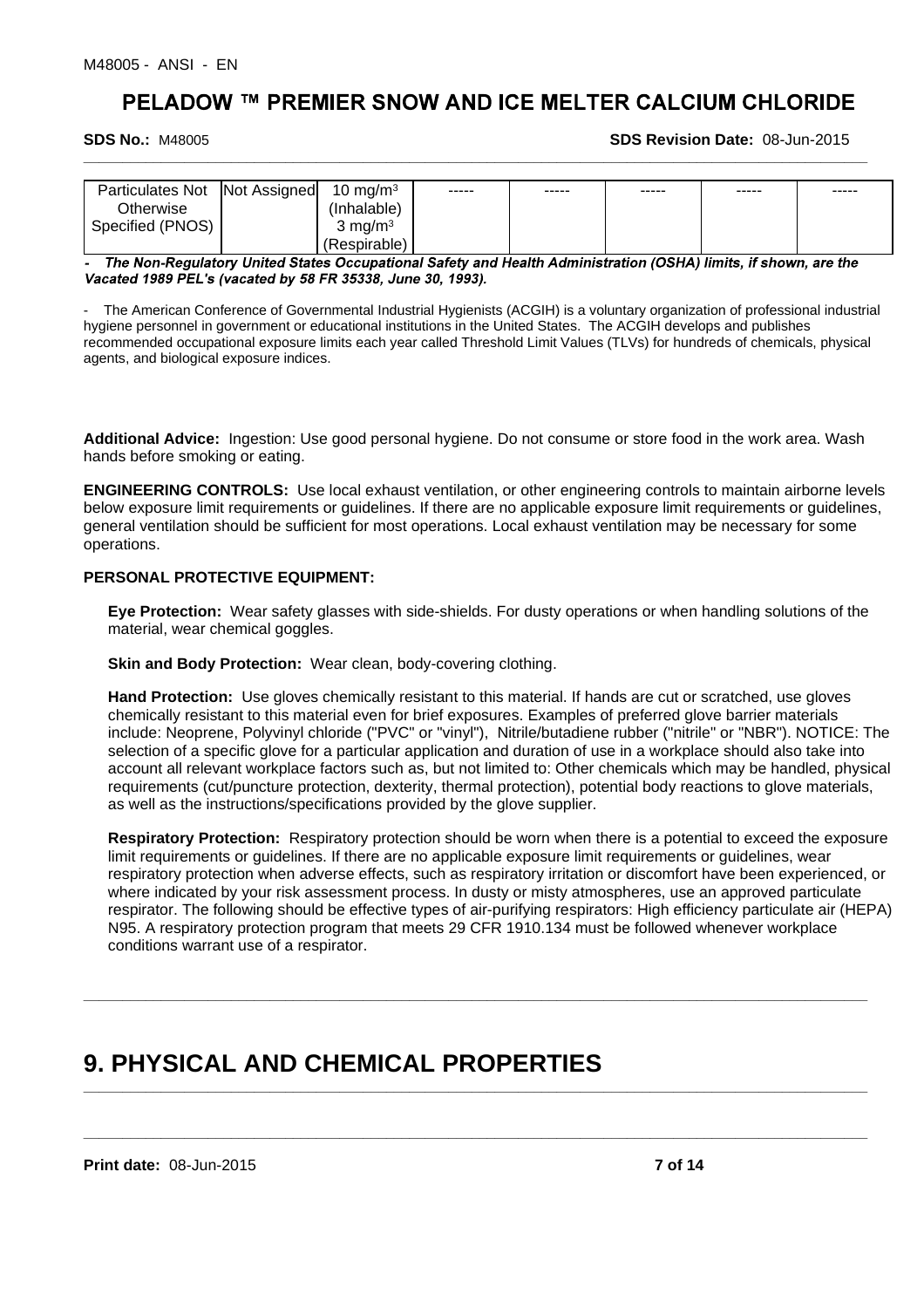**\_\_\_\_\_\_\_\_\_\_\_\_\_\_\_\_\_\_\_\_\_\_\_\_\_\_\_\_\_\_\_\_\_\_\_\_\_\_\_\_\_\_\_\_\_\_\_\_\_\_\_\_\_\_\_\_\_\_\_\_\_\_\_\_\_\_\_\_\_\_\_\_\_\_\_\_\_\_\_\_\_\_\_\_\_\_\_\_\_\_\_\_\_\_\_\_\_\_\_\_\_**

**SDS No.:** M48005

**SDS Revision Date:** 08-Jun-2015

| Appearance:                                                | <b>Pellets</b>                    |
|------------------------------------------------------------|-----------------------------------|
| Color:                                                     | White                             |
| Odor:                                                      | Odorless                          |
| <b>Odor Threshold [ppm]:</b>                               | No data available.                |
| <b>Molecular Formula:</b>                                  | CaC <sub>2</sub>                  |
| <b>Decomposition Temperature:</b>                          | Not applicable                    |
| <b>Boiling Point/Range:</b>                                | Not applicable to solids          |
| <b>Freezing Point/Range:</b>                               | Not applicable to solids.         |
| <b>Melting Point/Range:</b>                                | 772 °C (1,422 °F)                 |
| <b>Vapor Pressure:</b>                                     | Negligible at ambient temperature |
| Vapor Density (air=1):                                     | Not applicable                    |
| Relative Density/Specific Gravity Not applicable to solids |                                   |
| $(water=1):$                                               |                                   |
| <b>Bulk Density:</b>                                       | $58 - 66$ lb/ft3                  |
| <b>Water Solubility:</b>                                   | Readily soluble                   |
| pH:                                                        | Not applicable to solids          |
| <b>Volatility:</b>                                         | Not applicable                    |
| <b>Evaporation Rate (ether=1):</b>                         | Not applicable                    |
| <b>Partition Coefficient</b>                               | No data available                 |
| (n-octanol/water):                                         |                                   |
| <b>Flash point:</b>                                        | Not applicable                    |
| Flammability (solid, gas):                                 | Not applicable                    |
| Lower Flammability Level (air):                            | Not applicable                    |
| <b>Upper Flammability Level (air):</b>                     | Not applicable                    |
| <b>Auto-ignition Temperature:</b>                          | Not applicable                    |
| <b>Viscosity:</b>                                          | Not applicable                    |
| Hygroscopic:                                               | Yes                               |

# **10. STABILITY AND REACTIVITY**

**Reactivity:** Hygroscopic. Liberates large amounts of heat when dissolving in water or aqueous acids.

**\_\_\_\_\_\_\_\_\_\_\_\_\_\_\_\_\_\_\_\_\_\_\_\_\_\_\_\_\_\_\_\_\_\_\_\_\_\_\_\_\_\_\_\_\_\_\_\_\_\_\_\_\_\_\_\_\_\_\_\_\_\_\_\_\_\_\_\_\_\_\_\_\_\_\_\_\_\_\_\_\_\_\_\_\_\_\_\_\_\_\_\_\_\_\_\_\_\_\_\_\_**

**Chemical Stability:** Stable at normal temperatures and pressures.

# **Possibility of Hazardous Reactions:**

Avoid moisture.

#### **Conditions to Avoid:**

(e.g., static discharge, shock, or vibration) -. None known.

#### **Incompatibilities/ Materials to Avoid:**

Heat is generated when mixed with water or aqueous acids. Spattering and boiling can occur. Avoid contact with: bromide trifluoride, 2-furan percarboxylic acid because calcium chloride is incompatible with those substances. Contact with zinc forms flammable hydrogen gas, which can be explosive. Catalyzes exothermic polymerization of methyl vinyl ether. Attacks metals in the presence of moisture, and may release flammable hydrogen gas. Reaction of bromide impurity with oxidizing materials may generate trace levels of impurities such as bromates.

**Hazardous Decomposition Products:** Formed under fire conditions: hydrogen chloride gas, calcium oxide

**\_\_\_\_\_\_\_\_\_\_\_\_\_\_\_\_\_\_\_\_\_\_\_\_\_\_\_\_\_\_\_\_\_\_\_\_\_\_\_\_\_\_\_\_\_\_\_\_\_\_\_\_\_\_\_\_\_\_\_\_\_\_\_\_\_\_\_\_\_\_\_\_\_\_\_\_\_\_\_\_\_\_\_\_\_\_\_\_\_\_\_\_\_\_\_\_\_\_\_\_\_**

**Hazardous Polymerization:** Will not occur.

**Print date:** 08-Jun-2015 **8 of 14**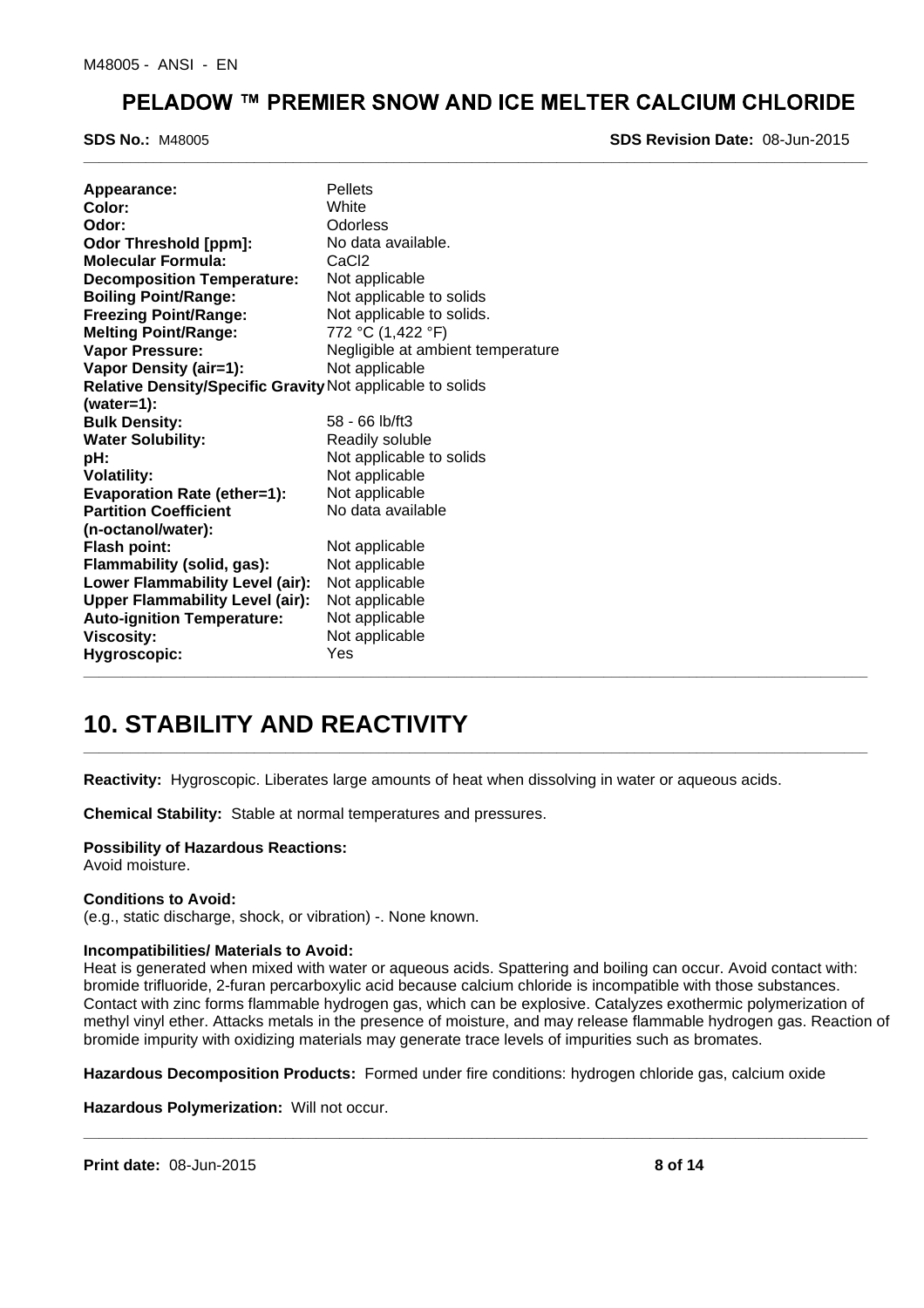**\_\_\_\_\_\_\_\_\_\_\_\_\_\_\_\_\_\_\_\_\_\_\_\_\_\_\_\_\_\_\_\_\_\_\_\_\_\_\_\_\_\_\_\_\_\_\_\_\_\_\_\_\_\_\_\_\_\_\_\_\_\_\_\_\_\_\_\_\_\_\_\_\_\_\_\_\_\_\_\_\_\_\_\_\_\_\_\_\_\_\_\_\_\_\_\_\_\_\_\_\_**

**\_\_\_\_\_\_\_\_\_\_\_\_\_\_\_\_\_\_\_\_\_\_\_\_\_\_\_\_\_\_\_\_\_\_\_\_\_\_\_\_\_\_\_\_\_\_\_\_\_\_\_\_\_\_\_\_\_\_\_\_\_\_\_\_\_\_\_\_\_\_\_\_\_\_\_\_\_\_\_\_\_\_\_\_\_\_\_\_\_\_\_\_\_\_\_\_\_\_\_\_\_**

**\_\_\_\_\_\_\_\_\_\_\_\_\_\_\_\_\_\_\_\_\_\_\_\_\_\_\_\_\_\_\_\_\_\_\_\_\_\_\_\_\_\_\_\_\_\_\_\_\_\_\_\_\_\_\_\_\_\_\_\_\_\_\_\_\_\_\_\_\_\_\_\_\_\_\_\_\_\_\_\_\_\_\_\_\_\_\_\_\_\_\_\_\_\_\_\_\_\_\_\_\_**

**SDS No.:** M48005

**SDS Revision Date:** 08-Jun-2015

# **11. TOXICOLOGICAL INFORMATION**

# **TOXICITY DATA:**

**PRODUCT TOXICITY DATA: PELADOW<sup>TM</sup> PREMIER SNOW AND ICE MELTER CALCIUM CHLORIDE** 

| ∟D50 Oral:       | LD50 Dermal:                       | <b>LC50 Inhalation:</b> |
|------------------|------------------------------------|-------------------------|
| 1090 mg/kg (Rat) | 2805 mg/kg - Dermal Acute Toxicity | No data is available    |
|                  | Estimate (ATE)                     |                         |

# **COMPONENT TOXICITY DATA:**

**Note:** The component toxicity data is populated by the LOLI database and may differ from the product toxicity data given.

| <b>Component</b>                | LD50 Oral:       | LD50 Dermal:     | <b>LC50 Inhalation:</b> |
|---------------------------------|------------------|------------------|-------------------------|
| Calcium chloride                | 1000 mg/kg (Rat) | 2630 mg/kg (Rat) | -----                   |
| 10043-52-4                      |                  |                  |                         |
| Water<br>7732-18-5              |                  |                  |                         |
| Potassium Chloride<br>7447-40-7 | 2600 mg/kg (Rat) |                  | -----                   |
| Sodium Chloride<br>7647-14-5    | $3$ g/kg (Rat)   | 10 g/kg (Rabbit) | 42 $g/m^3$ (1 hr-Rat)   |

\*\*\*\*\*\*\*\*\*\*\*\*\*\*\*\*\*\*\*\*\*\*\*\*\*\*\*\*\*\*\*\*\*\*\*\*\*\*\*\*\*\*\*\*\*\*\*\*\*\*\*\*\*\*\*\*\*\*\*\*\*\*\*\*\*\*\*\*\*\*\*\*\*\*\*\*\*\*\*\*\*\*\*\*\*\*\*\*\*\*\*\*\*\*\*\*\*\*\*\*\*\*\*\*\*\*\*\*\*\*\*\*\*\*\*\*\*\*\*\*\*\*\*\*\*\*\*\*\*\*

# **POTENTIAL HEALTH EFFECTS:**

| Eye contact:         | For solid: May cause slight eye irritation, mechanical injury only. Dust formation<br>should be avoided, as dust can cause severe eye irritation with corneal injury.                                                                                                                                                |
|----------------------|----------------------------------------------------------------------------------------------------------------------------------------------------------------------------------------------------------------------------------------------------------------------------------------------------------------------|
| <b>Skin contact:</b> | Brief contact is essentially nonirritating to skin. Prolonged contact may cause skin<br>irritation, even a burn. Not classified as corrosive to the skin according to DOT<br>guidelines. May cause more severe response if skin is damp, abraded (scratched<br>or cut), or covered by clothing, gloves, or footwear. |
| Inhalation:          | Dust may cause irritation to upper respiratory tract (nose and throat).                                                                                                                                                                                                                                              |
| Ingestion:           | Low toxicity if swallowed. Small amounts swallowed incidentally as a result of<br>normal handling operations are not likely to cause injury; however, swallowing<br>larger amounts may cause local mucosal damage to esophagus and stomach.<br>Swallowing may result in gastrointestinal irritation or ulceration.   |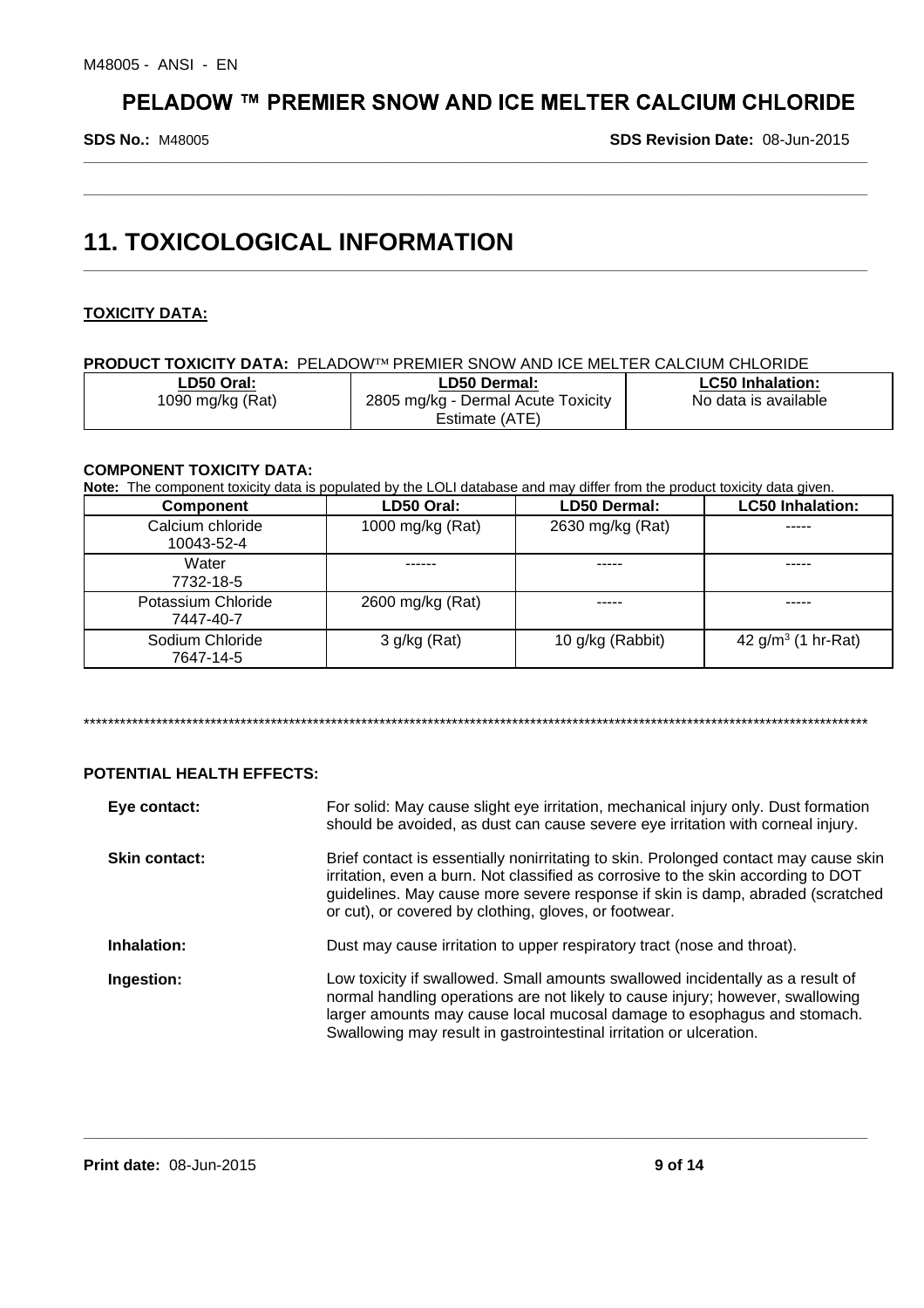**\_\_\_\_\_\_\_\_\_\_\_\_\_\_\_\_\_\_\_\_\_\_\_\_\_\_\_\_\_\_\_\_\_\_\_\_\_\_\_\_\_\_\_\_\_\_\_\_\_\_\_\_\_\_\_\_\_\_\_\_\_\_\_\_\_\_\_\_\_\_\_\_\_\_\_\_\_\_\_\_\_\_\_\_\_\_\_\_\_\_\_\_\_\_\_\_\_\_\_\_\_**

**SDS No.:** M48005

**SDS Revision Date:** 08-Jun-2015

| <b>Chronic Effects:</b> | Chronic exposures to calcium chloride that cause irritation may cause a chronic<br>dermatitis or mucosal membrane problem. For the minor component(s):<br>POTASSIUM CHLORIDE: In animals, effects have been reported on the following<br>organs after ingestion: Gastrointestinal tract, heart, and kidney. Dose levels<br>producing these effects were many times higher than any dose levels expected<br>from exposure due to use. SODIUM CHLORIDE: Medical experience with<br>sodium chloride has shown a strong association between elevated blood pressure<br>and prolonged dietary overuse. Related effects could occur in the kidneys. |
|-------------------------|-----------------------------------------------------------------------------------------------------------------------------------------------------------------------------------------------------------------------------------------------------------------------------------------------------------------------------------------------------------------------------------------------------------------------------------------------------------------------------------------------------------------------------------------------------------------------------------------------------------------------------------------------|
|                         |                                                                                                                                                                                                                                                                                                                                                                                                                                                                                                                                                                                                                                               |

### **SIGNS AND SYMPTOMS OF EXPOSURE:**

Solution and or solids may be visible on the skin and or eyes. Localized redness, warmth, and irritation consistent with mechanism of injury: abrasion, burn, hypertonic solution.

**Inhalation (Breathing):** Inhaling dust may cause irritation to upper respiratory tract (nose and throat). **Skin:** Skin Irritation. Direct abrasion of skin from solid, erythema and burn from reaction with water. Prolonged contact and occlusion may cause more severe symptoms. Damage is localized to contact areas. **Eye:** Eye Irritation. Direct abrasion of cornea from solid, erythema and burn from reaction with water, conjunctival swelling and cornea opacification from hypertonic solution and heat. **Ingestion (Swallowing):** Consumption of solids or hypertonic solutions causes nausea, vomiting, and increased thirst.

**Interaction with Other Chemicals Which Enhance Toxicity:** None known.

\*\*\*\*\*\*\*\*\*\*\*\*\*\*\*\*\*\*\*\*\*\*\*\*\*\*\*\*\*\*\*\*\*\*\*\*\*\*\*\*\*\*\*\*\*\*\*\*\*\*\*\*\*\*\*\*\*\*\*\*\*\*\*\*\*\*\*\*\*\*\*\*\*\*\*\*\*\*\*\*\*\*\*\*\*\*\*\*\*\*\*\*\*\*\*\*\*\*\*\*\*\*\*\*\*\*\*\*\*\*\*\*\*\*\*\*\*\*\*\*\*\*\*\*\*\*\*\*\*\*

# **GHS HEALTH HAZARDS:**

**GHS: ACUTE TOXICITY - ORAL:** Category 4 - Harmful if swallowed.

| <b>GHS: ACUTE TOXICITY -</b><br><b>DERMAL:</b>     | Not classified as acutely toxic for dermal exposure. |
|----------------------------------------------------|------------------------------------------------------|
| <b>GHS: ACUTE TOXICITY -</b><br><b>INHALATION:</b> | No data available. Not classified.                   |

**GHS: CONTACT HAZARD - EYE:** Category 2B - Causes eye irritation

**GHS: CONTACT HAZARD - SKIN:** Category 2 - Causes skin irritation

### **GHS: CARCINOGENICITY:**

Not classified as a carcinogen per GHS criteria. This product is not classified as a carcinogen by NTP, IARC, or OSHA.

### **MUTAGENIC DATA:**

Not classified as a mutagen per GHS criteria. The data presented are for the following material: Calcium chloride (CaCl2) - In vitro genetic toxicity studies were negative. The data presented are for the following material: Potassium chloride - In vitro genetic toxicity studies were positive. However, the relevance of this to humans is unknown. For the minor component(s): Sodium chloride - In vitro genetic toxicity studies were predominantly negative.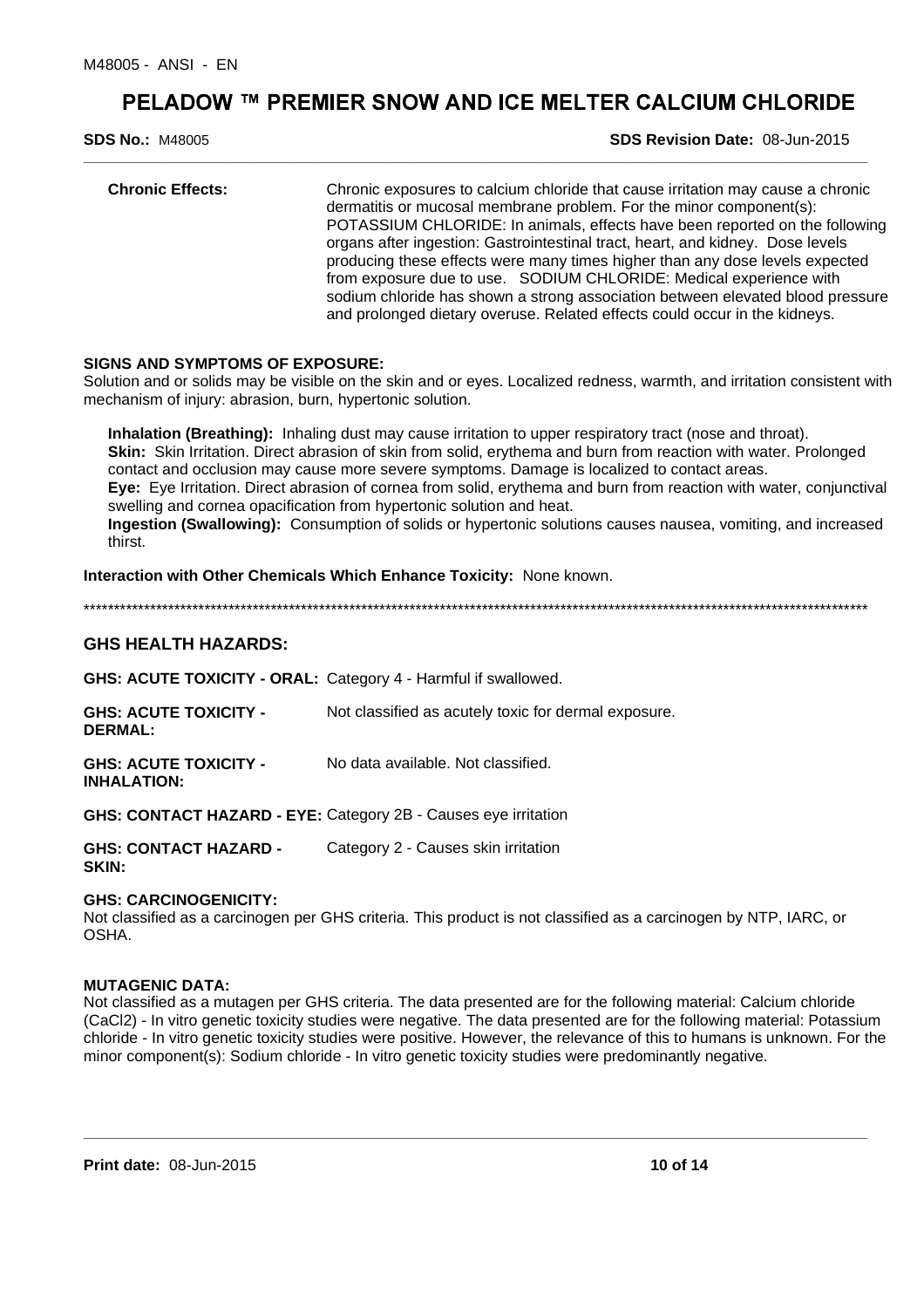#### **SDS No.:** M48005

**SDS Revision Date:** 08-Jun-2015

# **DEVELOPMENTAL TOXICITY:**

Not classified as a developmental or reproductive toxin per GHS criteria. For the major component(s): Did not cause birth defects or any other fetal effects in laboratory animals.

\_\_\_\_\_\_\_\_\_\_\_\_\_\_\_\_\_\_\_\_\_\_\_\_\_\_\_\_\_\_\_\_\_\_\_\_\_\_\_\_\_\_\_\_\_\_\_\_\_\_\_\_\_\_\_\_\_\_\_\_\_\_\_\_\_\_\_\_\_\_\_\_\_\_\_\_\_\_\_\_\_\_\_\_\_\_\_\_\_\_\_\_\_\_\_\_\_\_\_\_\_

**\_\_\_\_\_\_\_\_\_\_\_\_\_\_\_\_\_\_\_\_\_\_\_\_\_\_\_\_\_\_\_\_\_\_\_\_\_\_\_\_\_\_\_\_\_\_\_\_\_\_\_\_\_\_\_\_\_\_\_\_\_\_\_\_\_\_\_\_\_\_\_\_\_\_\_\_\_\_\_\_\_\_\_\_\_\_\_\_\_\_\_\_\_\_\_\_\_\_\_\_\_**

**\_\_\_\_\_\_\_\_\_\_\_\_\_\_\_\_\_\_\_\_\_\_\_\_\_\_\_\_\_\_\_\_\_\_\_\_\_\_\_\_\_\_\_\_\_\_\_\_\_\_\_\_\_\_\_\_\_\_\_\_\_\_\_\_\_\_\_\_\_\_\_\_\_\_\_\_\_\_\_\_\_\_\_\_\_\_\_\_\_\_\_\_\_\_\_\_\_\_\_\_\_**

# **12. ECOLOGICAL INFORMATION**

# **ECOTOXICITY DATA:**

### **Aquatic Toxicity:**

Material is practically non-toxic to aquatic organisms on an acute basis (LC50/EC50/EL50/LL50 >100 mg/L in the most sensitive species tested)

### **Freshwater Fish Toxicity:**

Calcium Chloride: LC50, bluegill (Lepomis macrochirus): 8,350 - 10,650 mg/l Potassium Chloride: LC50, rainbow trout (Oncorhynchus mykiss), 96 h: 4,236 mg/l Sodium Chloride: LC50, fathead minnow (Pimephales promelas): 10,610 mg/l

#### **Invertebrate Toxicity:**

Calcium Chloride: LC50, water flea Daphnia magna: 759 - 3,005 mg/l Potassium Chloride: EC50, water flea Daphnia magna, 24 h, immobilization: 590 mg/l LC50, water flea Ceriodaphnia dubia, 96 h: 3,470 mg/l Sodium Chloride: LC50, water flea Daphnia magna: 4,571 mg/l

### **FATE AND TRANSPORT:**

**BIODEGRADATION:** This material is inorganic and not subject to biodegradation

**PERSISTENCE:** Calcium chloride is believed not to persist in the environment because it is readily dissociated into calcium and chloride ions in water

Calcium chloride released into the environment is thus likely to be distributed into water in the form of calcium and chloride ions

Calcium ions may remain in soil by binding to soil particulate or by forming stable salts with other ions Chloride ions are mobile and eventually drain into surface water

Both ions originally exist in nature, and their concentrations in surface water will depend on various factors, such as geological parameters, weathering, and human activities

**BIOCONCENTRATION:** No bioconcentration is expected because of the relatively high water solubility. Potential for mobility in soil is very high (Koc between 0 and 50). Partitioning from water to n-octanol is not applicable.

**BIOACCUMULATIVE POTENTIAL:** Calcium chloride and its dissociated forms (calcium and chloride ions) are ubiquitous in the environment. Calcium and chloride ions can also be found as constituents in organisms. Considering its dissociation properties, calcium chloride is not expected to accumulate in living organisms.

**MOBILITY IN SOIL:** Calcium chloride is not expected to be absorbed in soil due to its dissociation properties and high water solubility. It is expected to dissociate into calcium and chloride free ions or it may form stable inorganic or organic salts with other counter ions, leading to different fates between calcium and chloride ions in soil and water components. Calcium ions may bind to soil particulate or may form stable inorganic salts with sulfate and carbonate ions. The chloride ion is mobile in soil and eventually drains into surface water because it is readily dissolved in water.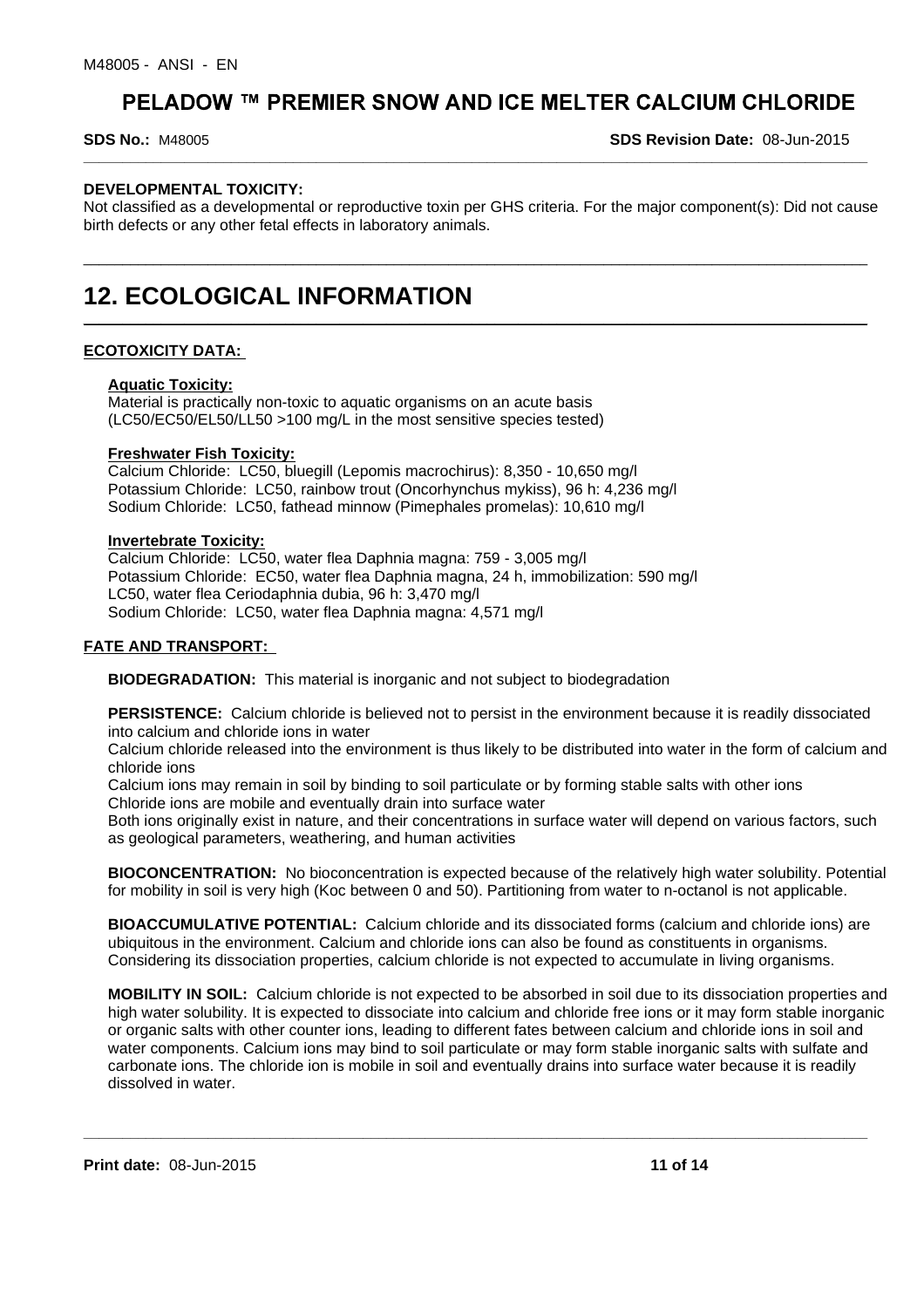**\_\_\_\_\_\_\_\_\_\_\_\_\_\_\_\_\_\_\_\_\_\_\_\_\_\_\_\_\_\_\_\_\_\_\_\_\_\_\_\_\_\_\_\_\_\_\_\_\_\_\_\_\_\_\_\_\_\_\_\_\_\_\_\_\_\_\_\_\_\_\_\_\_\_\_\_\_\_\_\_\_\_\_\_\_\_\_\_\_\_\_\_\_\_\_\_\_\_\_\_\_**

**\_\_\_\_\_\_\_\_\_\_\_\_\_\_\_\_\_\_\_\_\_\_\_\_\_\_\_\_\_\_\_\_\_\_\_\_\_\_\_\_\_\_\_\_\_\_\_\_\_\_\_\_\_\_\_\_\_\_\_\_\_\_\_\_\_\_\_\_\_\_\_\_\_\_\_\_\_\_\_\_\_\_\_\_\_\_\_\_\_\_\_\_\_\_\_\_\_\_\_\_\_**

**\_\_\_\_\_\_\_\_\_\_\_\_\_\_\_\_\_\_\_\_\_\_\_\_\_\_\_\_\_\_\_\_\_\_\_\_\_\_\_\_\_\_\_\_\_\_\_\_\_\_\_\_\_\_\_\_\_\_\_\_\_\_\_\_\_\_\_\_\_\_\_\_\_\_\_\_\_\_\_\_\_\_\_\_\_\_\_\_\_\_\_\_\_\_\_\_\_\_\_\_\_**

**SDS No.:** M48005

**SDS Revision Date:** 08-Jun-2015

# **13. DISPOSAL CONSIDERATIONS**

### **Waste from material:**

Reuse or reprocess, if possible. All disposal practices must be in compliance with all Federal, State/Provincial and local laws and regulations. Regulations may vary in different locations. Report spills if applicable. Waste characterizations and compliance with applicable laws are the responsibility solely of the waste generator. AS YOUR SUPPLIER, WE HAVE NO CONTROL OVER THE MANAGEMENT PRACTICES OR MANUFACTURING PROCESSES OF PARTIES HANDLING OR USING THIS MATERIAL. THE INFORMATION PRESENTED HERE PERTAINS ONLY TO THE PRODUCT AS SHIPPED IN ITS INTENDED CONDITION AS DESCRIBED IN SDS SECTION: Composition Information. FOR UNUSED & UNCONTAMINATED PRODUCT, the preferred options include sending to a licensed, permitted: Landfill and waste water treatment system.

#### **Container Management:**

Dispose of container in accordance with applicable local, regional, national, and/or international regulations. Container rinsate must be disposed of in compliance with applicable regulations.

**\_\_\_\_\_\_\_\_\_\_\_\_\_\_\_\_\_\_\_\_\_\_\_\_\_\_\_\_\_\_\_\_\_\_\_\_\_\_\_\_\_\_\_\_\_\_\_\_\_\_\_\_\_\_\_\_\_\_\_\_\_\_\_\_\_\_\_\_\_\_\_\_\_\_\_\_\_\_\_\_\_\_\_\_\_\_\_\_\_\_\_\_\_\_\_\_\_\_\_\_\_**

**\_\_\_\_\_\_\_\_\_\_\_\_\_\_\_\_\_\_\_\_\_\_\_\_\_\_\_\_\_\_\_\_\_\_\_\_\_\_\_\_\_\_\_\_\_\_\_\_\_\_\_\_\_\_\_\_\_\_\_\_\_\_\_\_\_\_\_\_\_\_\_\_\_\_\_\_\_\_\_\_\_\_\_\_\_\_\_\_\_\_\_\_\_\_\_\_\_\_\_\_\_**

**\_\_\_\_\_\_\_\_\_\_\_\_\_\_\_\_\_\_\_\_\_\_\_\_\_\_\_\_\_\_\_\_\_\_\_\_\_\_\_\_\_\_\_\_\_\_\_\_\_\_\_\_\_\_\_\_\_\_\_\_\_\_\_\_\_\_\_\_\_\_\_\_\_\_\_\_\_\_\_\_\_\_\_\_\_\_\_\_\_\_\_\_\_\_\_\_\_\_\_\_\_**

**\_\_\_\_\_\_\_\_\_\_\_\_\_\_\_\_\_\_\_\_\_\_\_\_\_\_\_\_\_\_\_\_\_\_\_\_\_\_\_\_\_\_\_\_\_\_\_\_\_\_\_\_\_\_\_\_\_\_\_\_\_\_\_\_\_\_\_\_\_\_\_\_\_\_\_\_\_\_\_\_\_\_\_\_\_\_\_\_\_\_\_\_\_\_\_\_\_\_\_\_\_**

**\_\_\_\_\_\_\_\_\_\_\_\_\_\_\_\_\_\_\_\_\_\_\_\_\_\_\_\_\_\_\_\_\_\_\_\_\_\_\_\_\_\_\_\_\_\_\_\_\_\_\_\_\_\_\_\_\_\_\_\_\_\_\_\_\_\_\_\_\_\_\_\_\_\_\_\_\_\_\_\_\_\_\_\_\_\_\_\_\_\_\_\_\_\_\_\_\_\_\_\_\_**

# **14. TRANSPORT INFORMATION**

### **LAND TRANSPORT**

**U.S. DOT 49 CFR 172.101:**

**Status:** Not regulated.

# **CANADIAN TRANSPORTATION OF DANGEROUS GOODS:**

**Status:** Not regulated.

# **MARITIME TRANSPORT (IMO / IMDG)** Not regulated

**Status - IMO / IMDG:** Not Regulated

# **15. REGULATORY INFORMATION**

**Print date:** 08-Jun-2015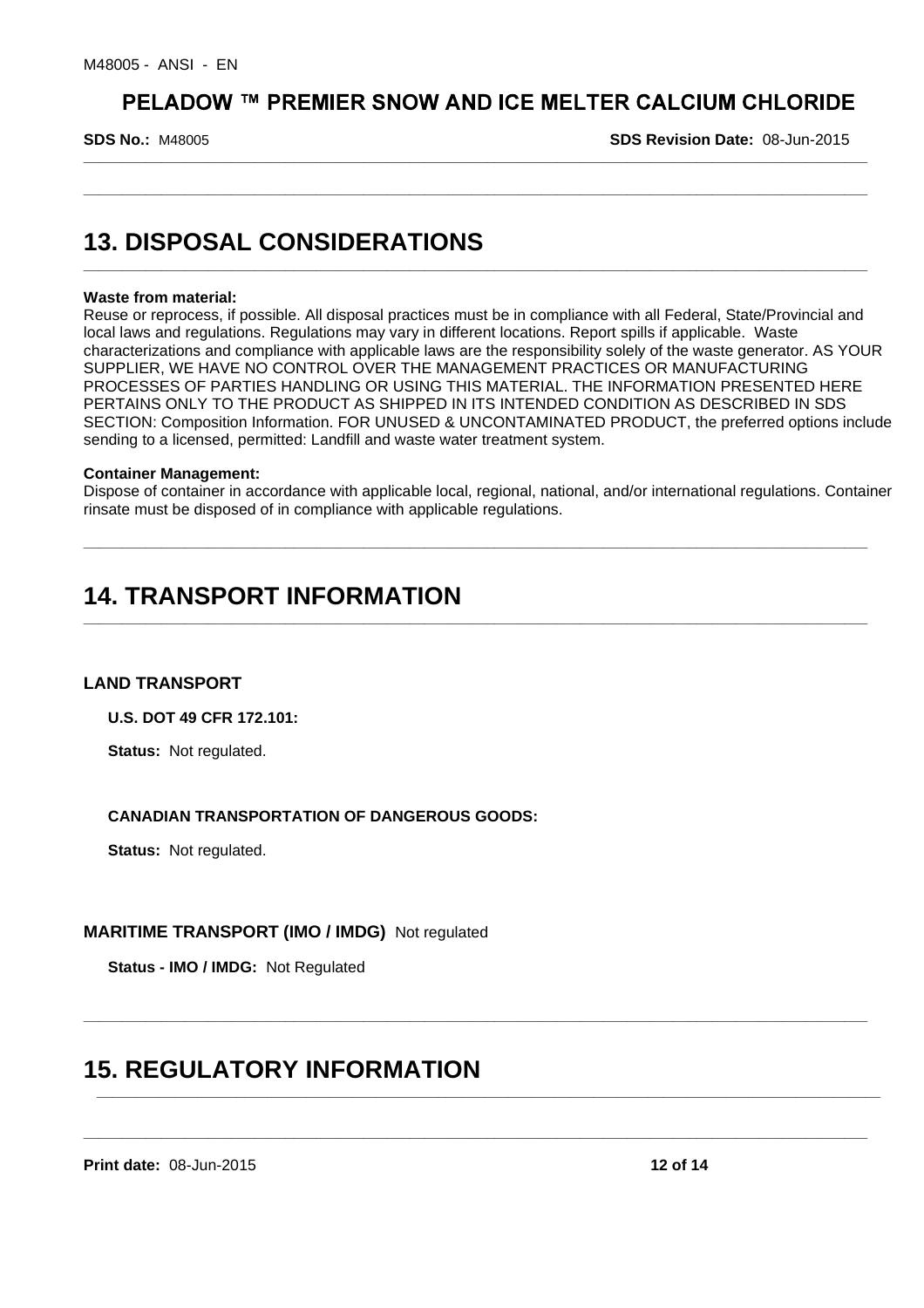**SDS No.:** M48005

**SDS Revision Date:** 08-Jun-2015

### **U.S. REGULATIONS**

#### **OSHA REGULATORY STATUS:**

This material is considered hazardous by the OSHA Hazard Communication Standard (29 CFR 1910.1200)

**\_\_\_\_\_\_\_\_\_\_\_\_\_\_\_\_\_\_\_\_\_\_\_\_\_\_\_\_\_\_\_\_\_\_\_\_\_\_\_\_\_\_\_\_\_\_\_\_\_\_\_\_\_\_\_\_\_\_\_\_\_\_\_\_\_\_\_\_\_\_\_\_\_\_\_\_\_\_\_\_\_\_\_\_\_\_\_\_\_\_\_\_\_\_\_\_\_\_\_\_\_**

# **CERCLA SECTIONS 102a/103 HAZARDOUS SUBSTANCES (40 CFR 302.4):**

Not regulated.

### **SARA EHS Chemical (40 CFR 355.30)**

Not regulated

# **EPCRA SECTIONS 311/312 HAZARD CATEGORIES (40 CFR 370.10):**

Acute Health Hazard

# **EPCRA SECTION 313 (40 CFR 372.65):**

To the best of our knowledge, this product does not contain chemicals at levels which require reporting under this statute.

# **OSHA PROCESS SAFETY (PSM) (29 CFR 1910.119):**

Not regulated

# **NATIONAL INVENTORY STATUS**

**U.S. INVENTORY STATUS: Toxic Substance Control Act (TSCA):** All components are listed or exempt.

**TSCA 12(b):** This product is not subject to export notification.

**Canadian Chemical Inventory:** All components of this product are listed on either the DSL or the NDSL.

### **STATE REGULATIONS**

### **California Proposition 65:**

This product is not listed, but it may contain impurities/trace elements known to the State of California to cause cancer or reproductive toxicity as listed under Proposition 65 State Drinking Water and Toxic Enforcement Act. WARNING: This product (when used in aqueous formulations with a chemical oxidizer such as ozone) may react to form calcium bromate, a chemical known to the State of California to cause cancer.

### **CANADIAN REGULATIONS**

• This product has been classified in accordance with the hazard criteria of the Controlled Products Requlations and the SDS contains all the information required by the Controlled Products Regulations

**\_\_\_\_\_\_\_\_\_\_\_\_\_\_\_\_\_\_\_\_\_\_\_\_\_\_\_\_\_\_\_\_\_\_\_\_\_\_\_\_\_\_\_\_\_\_\_\_\_\_\_\_\_\_\_\_\_\_\_\_\_\_\_\_\_\_\_\_\_\_\_\_\_\_\_\_\_\_\_\_\_\_\_\_\_\_\_\_\_\_\_\_\_\_\_\_\_\_\_\_\_**

**\_\_\_\_\_\_\_\_\_\_\_\_\_\_\_\_\_\_\_\_\_\_\_\_\_\_\_\_\_\_\_\_\_\_\_\_\_\_\_\_\_\_\_\_\_\_\_\_\_\_\_\_\_\_\_\_\_\_\_\_\_\_\_\_\_\_\_\_\_\_\_\_\_\_\_\_\_\_\_\_\_\_\_\_\_\_\_\_\_\_\_\_\_\_\_\_\_\_\_\_\_**

### **WHMIS - Classifications of Substances:**

• D2B - Poisonous and Infectious Material: Materials causing other toxic effects - Toxic material